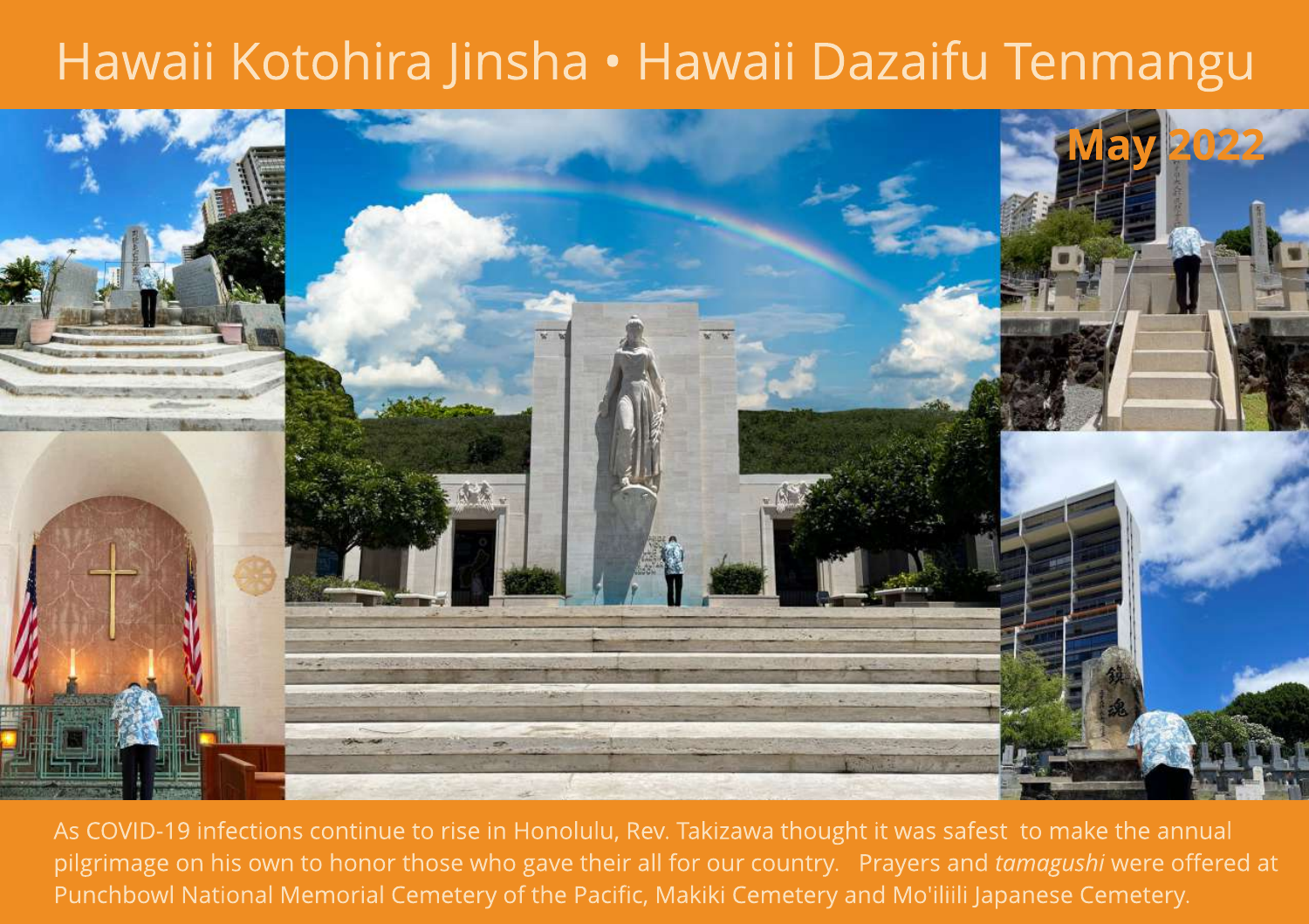# MAHALO

# CALENDAR

#### Preston Chibana Bradley Chun Bill & Keiko Doughty Bryson & Reiko Goda Patrick Harrington Arashi & Pam Igarashi Rodney & Sharon Isa James & Melba Kurashige Yae Miko Steve Miwa

Irina Monk Shinken & Marilyn Naitoh

Craig & Diane Nishida

Akiko Sanai

Yae Santos

Gary & Linda Shinsato

Robert Stallings

Neal & Leila Tamashiro

Shiho Wamura

James Yonemura

This is the 28th year that **Koi Nobori** Carps were billowing above the shrine from late April until early May in celebration of **Tango no Sekku** or Boy's Day.





Be sure to mark you calendars for the Hanayagi Dancing Academy Hawaii Foundation 75th Anniversary Dance Concert

June 26, 2002 12:00 pm **Richard T. Mamiya Theatre (Kaimuki)** 

### JUNE

5 10 am - 2 pm (CANCELED) Chinowa for People & Pets

#### 2 pm (INTERNAL) Tsukinamisai Monthly Service

### JULY

- 1 7 8:30 am 4:00 pm Tanabata Wish Tags available in shrine
- 3 3 pm (INTERNAL) Tsukinamisai Monthly Service

### AUGUST

7 10 am - 2 pm (CANCELED) Back-to-School Blessing

> 2 pm (INTERNAL) Tsukinamisai Monthly Service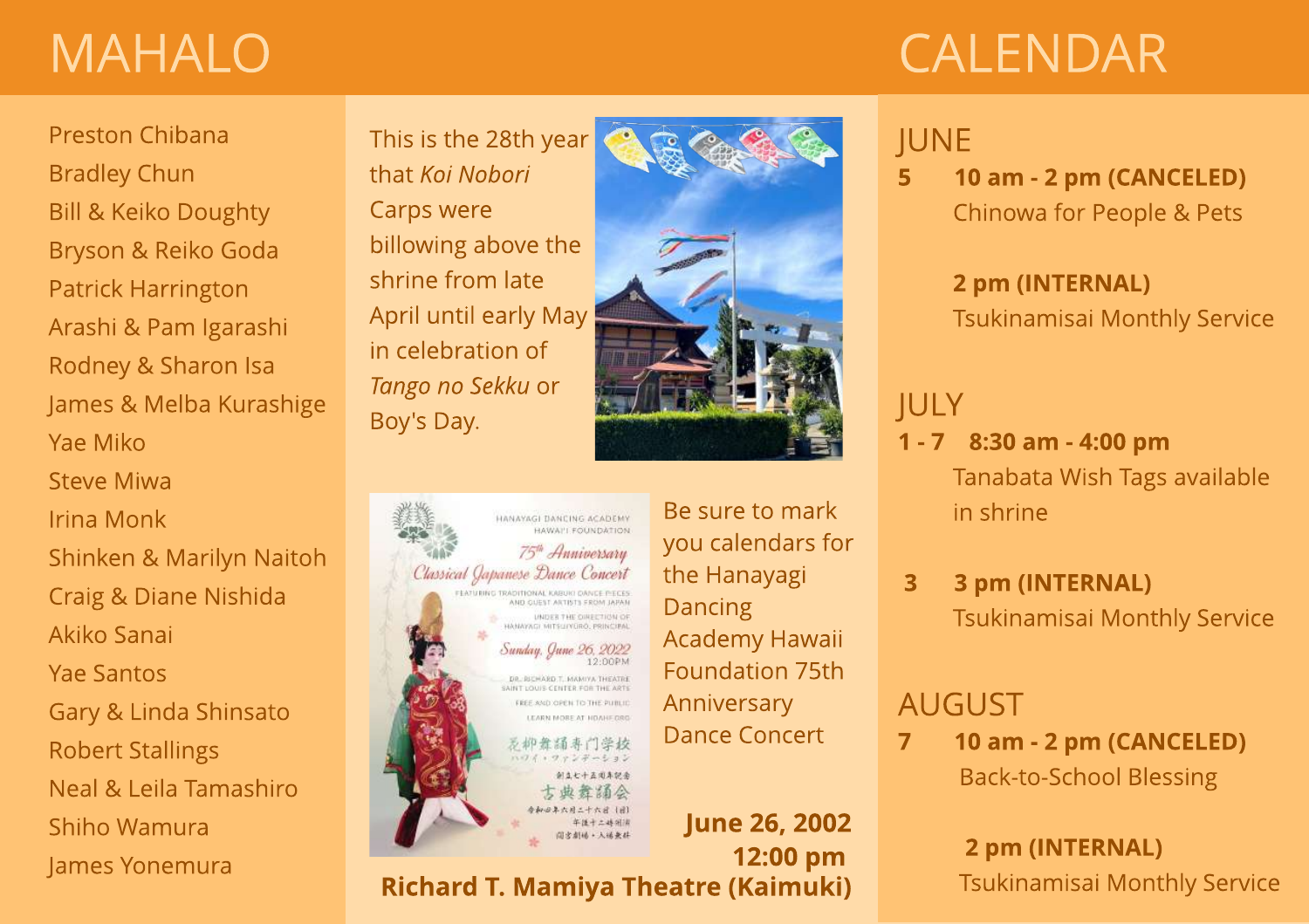## VOLUNTEER AWARDS



From the founding of our country, volunteerism has been integral to the American culture and experience.

This year, we would like to acknowledge 3 outstanding individuals that have been a vital part of the shrine for many years.

Our deepest gratitude goes out to Mike Lee, Mitsuru Igarashi and Pam Igarashi for their outstanding dedication.

Over the years they have demonstrated a sustained commitment of hundreds of hours each year to the betterment of the shrine.

This recognition is a symbol for all shrine supporters, that we are an organization of volunteers, working together in service to the community, in a unified goal of the preservation and perpetuation of our cultural and spiritual heritage.

#### Past Recipients of the Volunt eer Award

2013 Shinken Naitoh Robert Harada

2016 Tom Jannuzzio

2019 Marilyn Naitoh Craig Nishida Diane Nishida

2021 Gary Shinsato Linda Sinsato

### Visit our website at www.jinja.us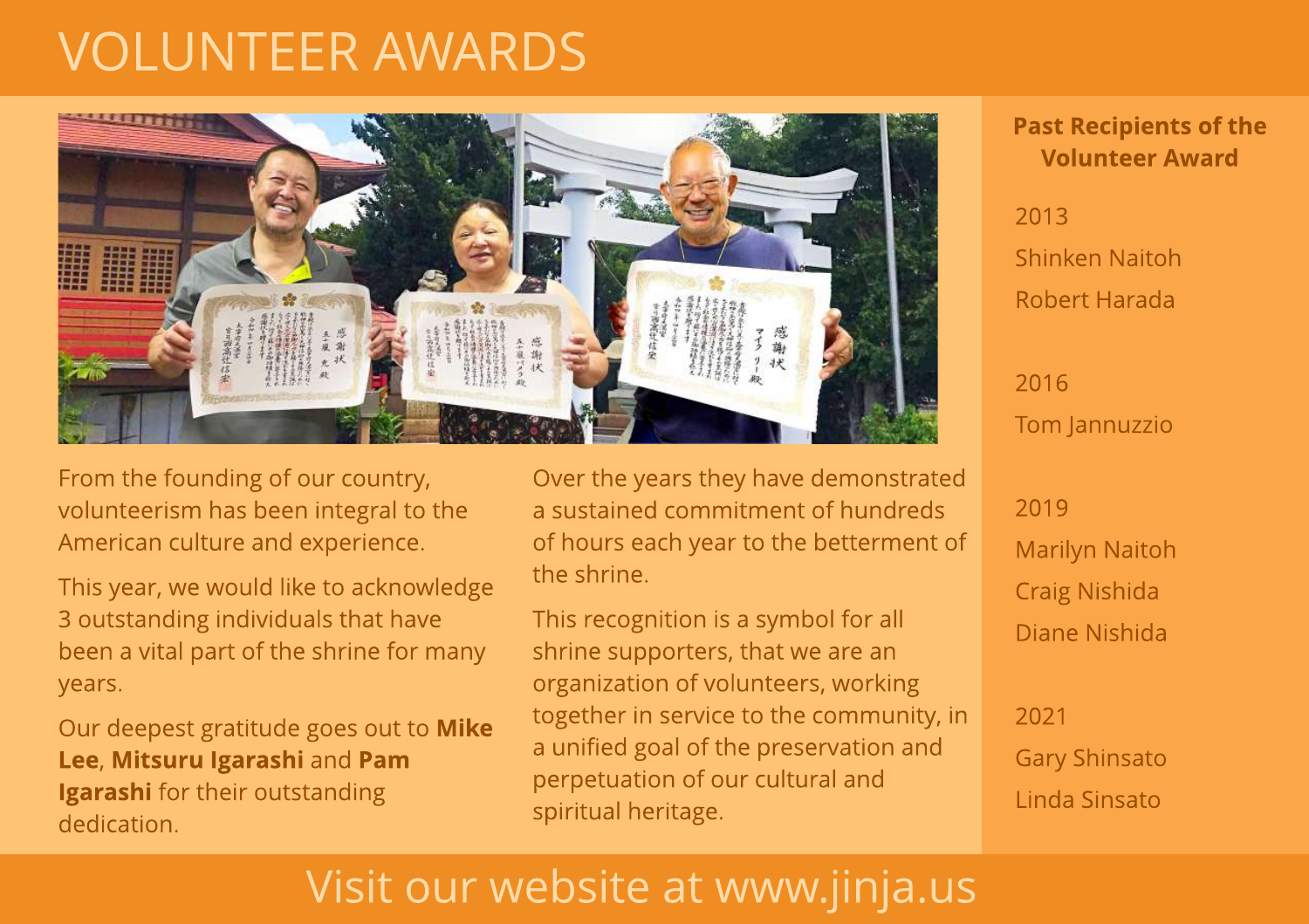# Memorial Day

Memorial Day, originally called Decoration Day, is a day of remembrance for those who have died in our nation's service.

We can never be grateful enough for the sacrifices they made and are humbled by their willingness to put their own lives aside for the benefit of our nation.

Memorial Day is said to have begun sometime after the Civil War. In 1971, Memorial Day was declared a national holiday by an act of Congress.

Here are some data on America's Wars from the Department of Veteran's Affairs:

**American Revolution (1775-1783)** Total US servicemen 217,000 Total US deaths 4,435

Indian Wars (1817-1898) Total US servicemen 106,000 Total US deaths 1,000

Civil War (1861-1865) Total servicemen: Union Army (North) 2,213,363 Confederate Army (South) 1,050,000 Total deaths: 498,332

**Spanish-American War** (1898-1902) Total US servicemen 306,760 Total US deaths 2,446

World War I (1914-1918) Total US servicemen 4,734,991 Total US deaths 116,516

World War II (1941-1945) Total US servicemen 16,112,566 Total US deaths 405,399

Korean War (1950-1953) Total US servicemen 5,720,000 Total US deaths 54,246

**Vietnam War** (1964-1975) Total US servicemen 8,744,000 Total US deaths 90,220

Desert Shield/Storm (1990-1991) Total US servicemen 2,225,000 Total US deaths 1,948

**US Wars Total (1775-1991)** Total US servicemen 41,892,128 Total US deaths 1,190,085

In 1950, more than 1 in 3 men in the US were veterans.

From 1940 to 1973, men in the USwere drafted to fill vacancies in the Armed Forces.

Active conscription ended in 1973 when an all-volunteer military force was created. The number of veterans in the US has been declining since.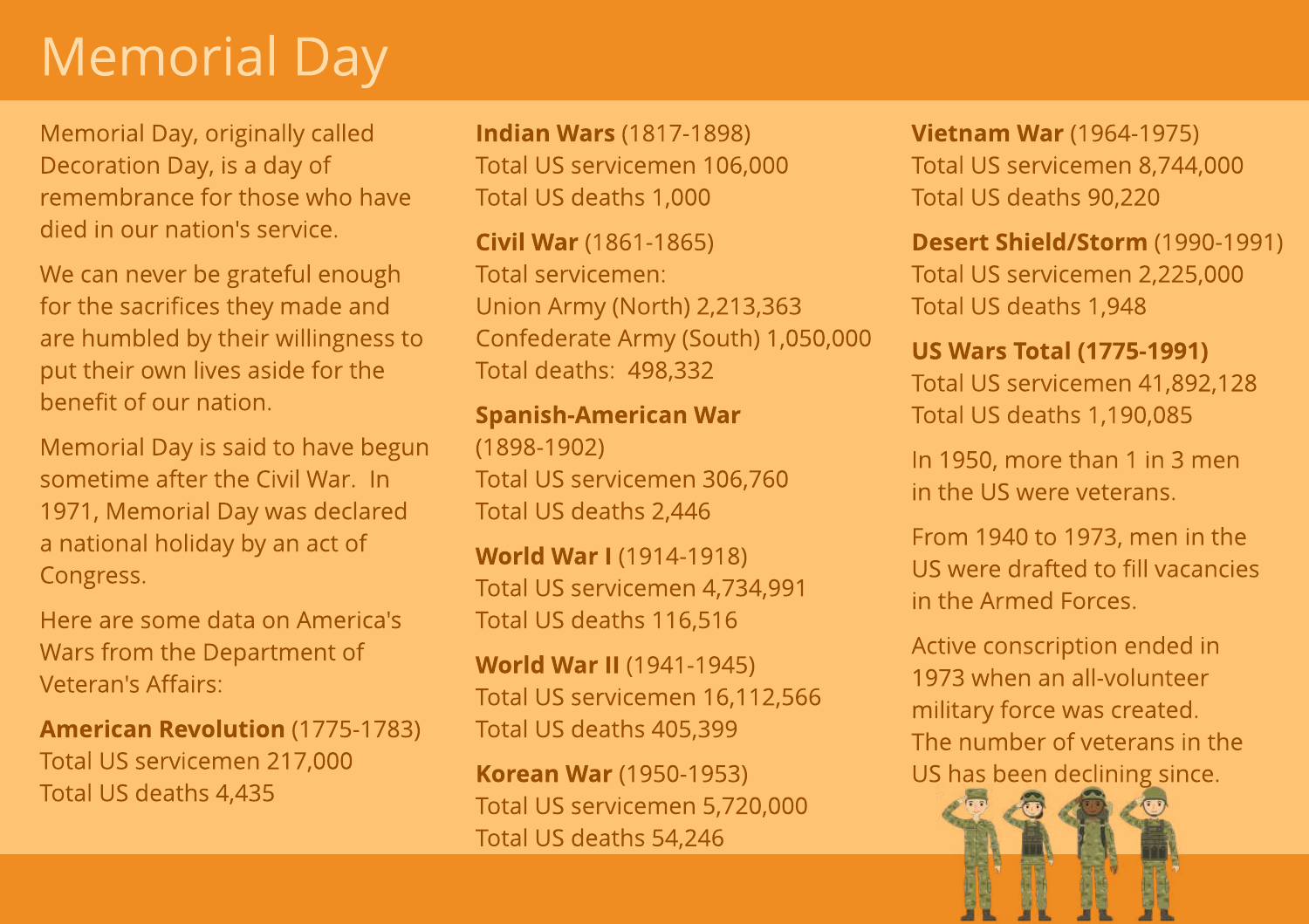# GOKITO Private Blessings



Animals, also members of the community of life, have co-existed with humans for tens of thousands of years.

That powerful and mutually beneficial bond continues today, with people and animals connecting in ways that are essential to the health and well-being of both.

Long distance blessings for Zoya and Remi of Massachusetts were performed on Sunday

May 8.









Welcome back to Hawaii, Patrick!

Patrick has visited Hawaii for the past few years and has always visited the shrine for a Safe Travel blessing.

Dazaifu Tenmangu is revered as the shrine of culture and arts, education and travel safety.

In recent years it has also become the patron **kami** for those in the airlines, travel and aerospace industries.



The shrine's 2022 Scholarship recipient Madisen Yasui was named Valedictorian of Moanalua High School !!

According to the DOE, graduating seniors will be declared valedictorians if they have a GPA of 4.0 and have met the requirements of one of the Honor Recognition Certificates.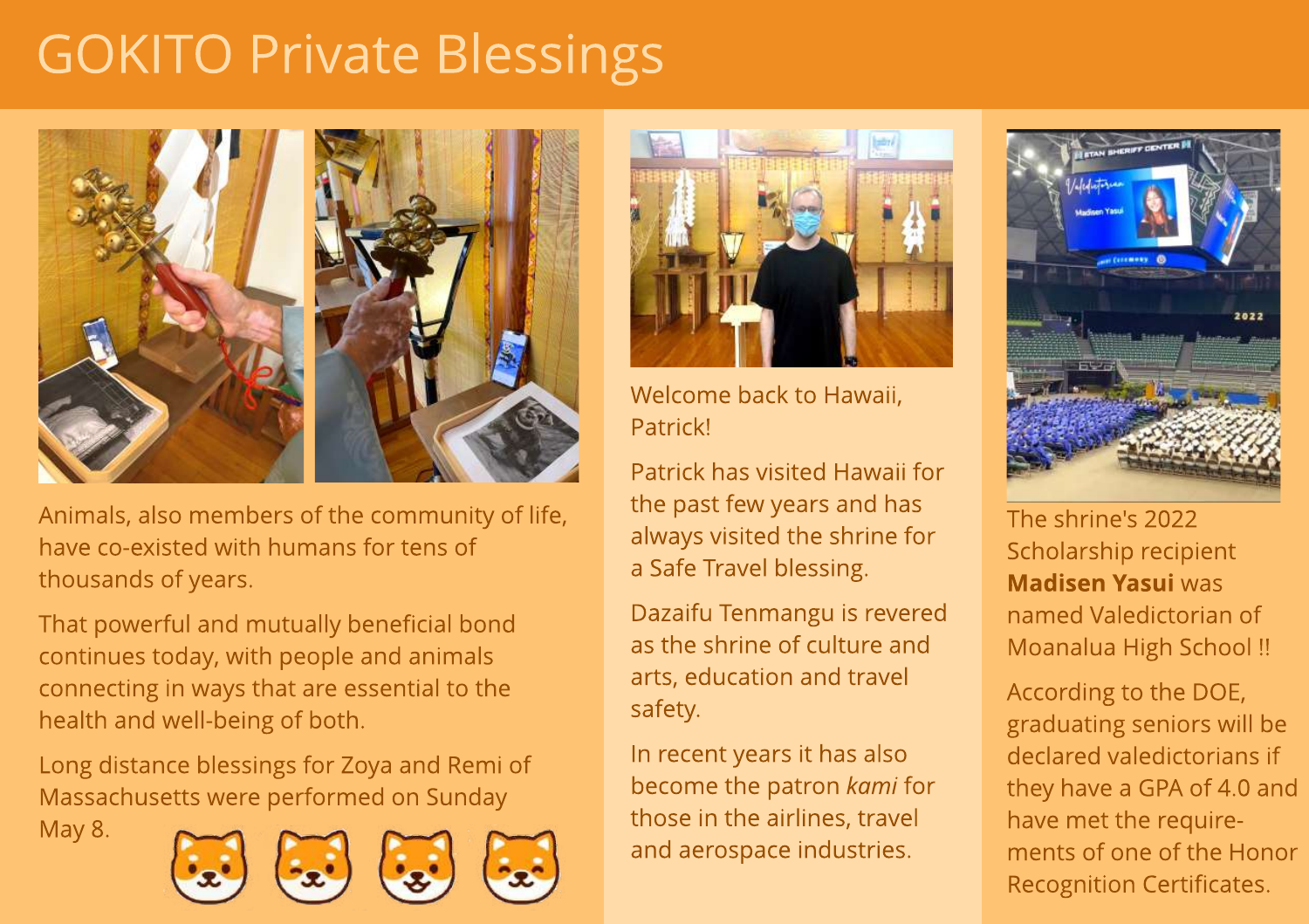# 70th Anniversary of Dazaifu Tenmangu

**Chochin** lanterns are thought to have its origins in the Muromachi Period (1336-1555).

Imported from China, the original lanterns were bamboo baskets covered with paper and first used as religious objects for Buddhist funerals.

In Japan, **chochin** was redesigned to be carried while walking in the dark. The accordion like folded **chochin** that we see today was made sometime in the 15th century and continued to be popular through the **Edo** period (1603 - 1867).

Rolled **takehigo** or thin

strips of bamboo was fabricated in a spiral and covered with Japanese paper with a candle inside.

Two **chochins**were created in commemoration of the 70th year of Hawaii Dazaifu Tenmangu.

Miyoshi Chochin of **Kagawa** Prefecture has created all the **chochin** for Kotohiragu for the past

three generations.

Third generation artisan, Toshiya Miyoshi created the two **chochin** for the shrine using ancient calligraphy from the **Edo** period.

Mahalo Nui to our devoted shrine friends who have supported the shrine throughout the decades.



### MAHALO NUI

Thomas Agawa Linda Agawa Bryson Goda Reiko Goda Mitsuru Igarashi Pam Igarashi Arthur Isa James Kurashige Melba Kurashige Mike Lee Marilyn Naitoh Shinken Naitoh Craig Nishida Diane Nishida Gary Shinsato Linda Shinsato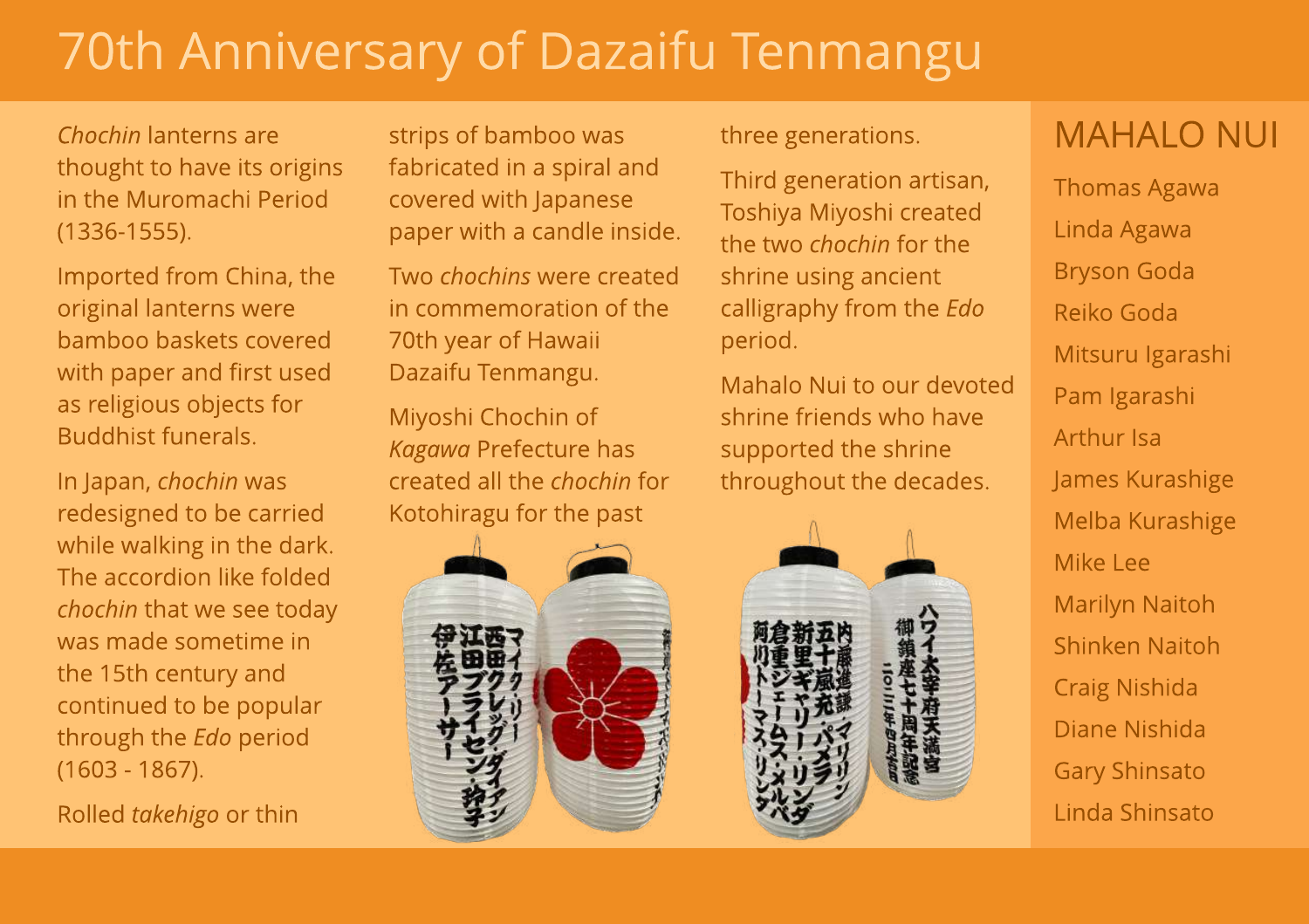# MAINTENANCE



The main purpose of rain gutters is to collect the runoff water from the roof and channel it away from the foundation.

Broken gutters can lead to major leaks in the home, cracks in the foundation and walls. The siding will start to rot and water damage will seep into the windows and

walls, making it very expensive to repair.

A few months ago, one of the gutters on the second floor of the hall tore and began to spew water onto the concrete walkway. Sealants were used to repair the tear however the awkward location of the tear made it

difficult for a permanent repair.

On May 1, the torn gutter was replaced with a new gutter which was attached to the exterior of the building.

The old torn gutter was blocked permanently and the repair areas were primed and painted. Mahalo Paul Chang and crew.